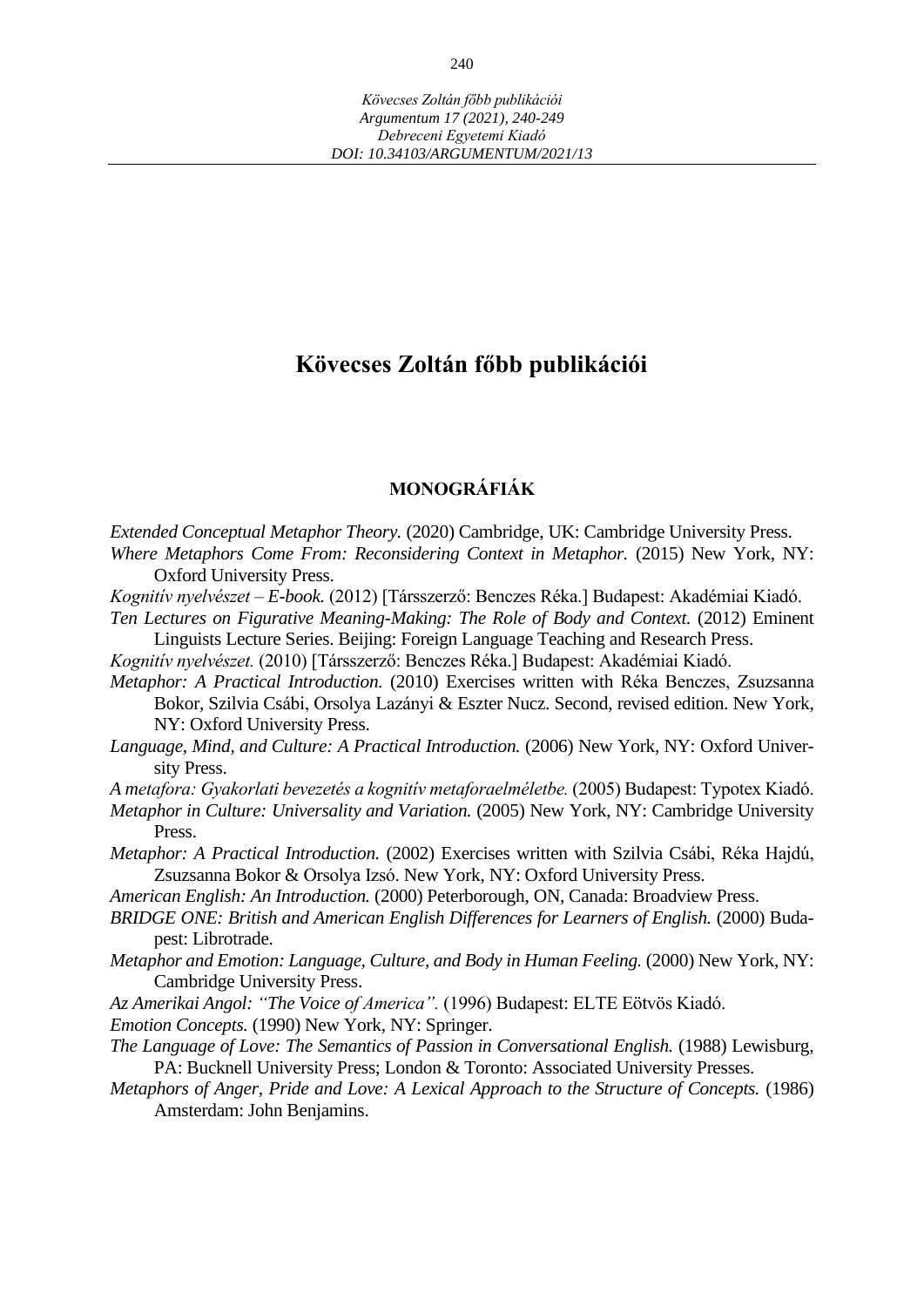#### **SZERKESZTETT KÖTETEK**

- *Cognitive Explorations into Metaphor and Metonymy.* (2014) [Társszerkesztők: Frank Polzenhagen, Stefanie Vogelbacher & Sonja Kleinke.] Frankfurt am Main: Peter Lang.
- *Cognition and Culture: The Role of Metaphor and Metonymy.* (2012) [Társszerkesztők: Sonja Kleinke, Andreas Musolff & Veronika Szelid.] Budapest: ELTE Eötvös Kiadó.
- *Cultural Variation in Metaphor.* (2004) [Vendégszerkesztő.] *European Journal of English Studies,* Special issue 8.3, 263–388.
- *New Approaches to American English.* (1995) Budapest: ELTE Eötvös Kiadó.
- *Voices of Friendship: Linguistic Essays in Honor of László T. András (1930–1993).* (1993) Budapest: ELTE.

## **SZÓTÁRAK**

- *Angol–magyar szlengszótár.* (2012) Budapest: Akadémiai Kiadó.
- *Magyar–angol szlengszótár.* (2012) Budapest: Akadémiai Kiadó.
- *Angol–magyar kifejezéstár.* (2010) Második, bővített kiadás. Budapest: Akadémiai Kiadó.
- *Magyar–angol kifejezéstár.* (2010) Második, bővített kiadás. Budapest: Akadémiai Kiadó.
- *Magyar szlengszótár.* (2009) Második, bővített kiadás. Budapest: Akadémiai Kiadó.
- *Angol–magyar nyelvvizsgaszótár.* (2007) Budapest: Akadémiai Kiadó.
- *Angol–magyar kisszótár (CD-vel/NET-tel).* (2006 és későbbi kiadások) Budapest: Akadémiai Kiadó.
- *Angol–magyar szlengszótár.* (2006) Debrecen: Aquila.
- *Magyar–angol szlengszótár.* (2006) Debrecen: Aquila.
- *Angol–magyar kifejezéstár A–Z.* (2005) Budapest: Magyar Könyvklub.
- *Magyar–angol kifejezéstár A–Z.* (2003) Budapest: Magyar Könyvklub.
- *Angol–magyar elektronikus szótár. Magyar–angol elektronikus szótár. (CD)* (2002) [Társszerkesztők: Országh László, Magay Tamás & Futász Dezső.] Budapest: Akadémiai Kiadó.
- *An English–Hungarian Idiom Dictionary For Learners of English. / Angol–magyar idiómaszótár angolul tanulók számára.* (2001) Budapest: MPL Könyv & Librotrade.
- *Akadémiai MoBiMouse (Plus/6) CD-ROM: Angol–magyar–angol szótár.* (2000 és későbbi kiadások) [Társszerkesztők: Országh László, Magay Tamás & Futász Dezső.] Budapest: Akadémiai Kiadó & MorphoLogic.
- *BRIDGE TWO: A British–American, American–British Dictionary.* (2000) Budapest: Librotrade & MPL Könyv.
- *Angol–magyar (kézi)szótár (*+ *CD/NET).* (1999 és későbbi kiadások) [Társszerkesztők: Országh László, Magay Tamás & Futász Dezső.] Budapest: Akadémiai Kiadó.
- *A Picture Dictionary of English Idioms.* 4 kötet. [Társszerzők: Tóth Marianne & Babarci Bulcsú.] (1998) Budapest: ELTE Eötvös Kiadó.
- *Magyar–angol (klasszikus) nagyszótár (*+ *CD/NET).* (1998 és későbbi kiadások) [Társszerkesztők: Országh László & Futász Dezső.] Budapest: Akadémiai Kiadó.
- *Magyar szlengszótár.* (1998) Budapest: Akadémiai Kiadó.
- *Angol–magyar szlengszótár.* (1991/1994) [Társszerkesztő: András T. László.] 1991: Budapest: Maecenas. 1994: Budapest: ELTE Eötvös Kiadó.
- *Magyar–angol szlengszótár.* (1989/1994) [Társszerkesztő: András T. László] 1989: Budapest: Maecenas, 1994: Budapest: ELTE Eötvös Kiadó.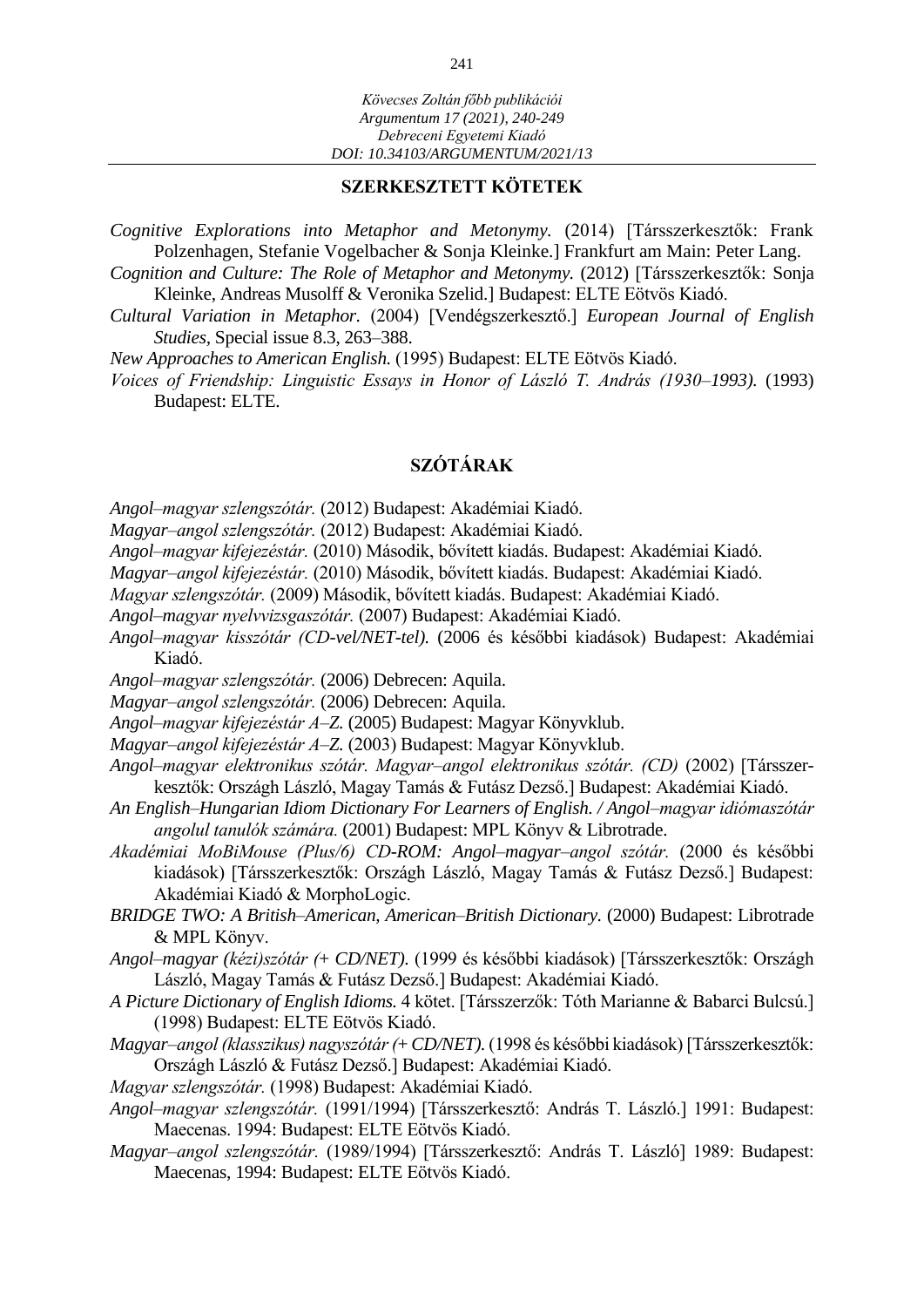### **TANULMÁNYOK**

- Testesültség (embodiment) a nyelvben és gondolkodásban: kognitív nyelvészeti megközelítés. (Megjelenés alatt.) *Replika.*
- Metaphoric conceptual pathways. (2021) *Cognitive Semantics* 7.1, 135–153.
- Standard and extended conceptual metaphor theory. (2021) In: Wen, Xu & Taylor, J. R. (eds.): *The Routledge Handbook of Cognitive Linguistics.* New York, NY: Routledge, 191–203.
- A multi-level view of metaphor and some of its advantages. (2020) In: Baicchi, A. (ed.): *Figurative Meaning Construction in Thought and Language.* Amsterdam: John Benjamins, 72–88.
- An extended view of conceptual metaphor theory. (2020) *Review of Cognitive Linguistics*  [18.1,](https://benjamins.com/catalog/rcl.18.1) 112–130.
- Emotion concepts in a new light. (2020) In: Ervas, F., Gola, E., Sedda, F. & Storari, G. P. (eds.): *Rivista Italiana di Filosofia del Linguaggio, Language and emotions,* Special issue, 42– 54.
- Sensing the city: Budapest through its metaphors. (2020) In: Digonnet, R. & Beligon, S. (eds.): *Manifestations sensorielles des urbanités contemporaines.* Bruxelles: Peter Lang.
- Visual metaphor in extended conceptual metaphor theory. (2020) In: Benczes, R. & Szelid, V. (eds.): *Cognitive Linguistic Studies,* Special issue 7.1, 13–30.
- Idioms of money in a new light. (2019) In: Duda, B., Kiełtyka, R. & Konieczna, E. (eds.): *Culture, Cognition, Discourse and Grammar: Cognitive Considerations on Formulaic Language.* Berlin: Peter Lang, 21–32.
- Metaphor, mind and context. (2019) *Когнитивные исследования языка* 37, 126–130.
- Metaphorical creativity: The role of context. (2019) In: Brekhus, W. H. & Ignatow, G. (eds.): *The Oxford Handbook of Cognitive Sociology.* New York, NY: Oxford University Press.
- Perception and metaphor: The case of smell. (2019) In: Speed, L. J., O'Meara, C., San Roque, L. & Majid, A. (eds.): *Perception Metaphors.* Amsterdam: John Benjamins, 327–346.
- Some consequences of a multi-level view of metaphor. (2019) In: Navarro i Fernando, I. (ed.): *Current Approaches to Metaphor Analysis in Discourse.* Berlin: Mouton de Gruyter, 19–33.
- The lexical vs. corpus-based method in the study of metaphors. (2019) [Társszerzők: Laura Ambrus, Dániel Hegedűs, Ren Imai & Anna Sobczak] In: Bolognesi, M., Brdar, M. & Despot, K. Š. (eds.): *Metaphor and Metonymy in the Digital Age: Theory and Methods for Building Repositories of Figurative Language.* Amsterdam: John Benjamins, 149– 173.
- Metaforauniverzálék a költészetben. (2018) [Társszerző: Szelid Veronika.] *Magyar Nyelvőr*  142.4, 452–478.
- Metaphor, cognition, culture. (2018) M. J. Gelfand, C.-Y. Chiu & Y.-Y. Hong (eds.): *Handbook of Advances in Culture and Psychology 7.* New York, NY: Oxford University Press, 61– 106.
- Metaphor in media language and cognition: A perspective from conceptual metaphor theory. (2018) *Lege Artis* 3.1, 124–141.
- Metaphor universals in literature. (2018) *ANTARES: Letras e Humanidades, Caxias do Sul*  10.20, 154–168.
- The power (and problem) of money. (2018) *Society and Economy* 40.3, 365–376.
- A radical view of the literal–figurative distinction. (2017) In: Benedek, A. & Veszelszki, Á. (eds.): *Virtual reality – Real visuality: Virtual, Visual, Veridical.* Frankfurt am Main: Peter Lang, 17–28.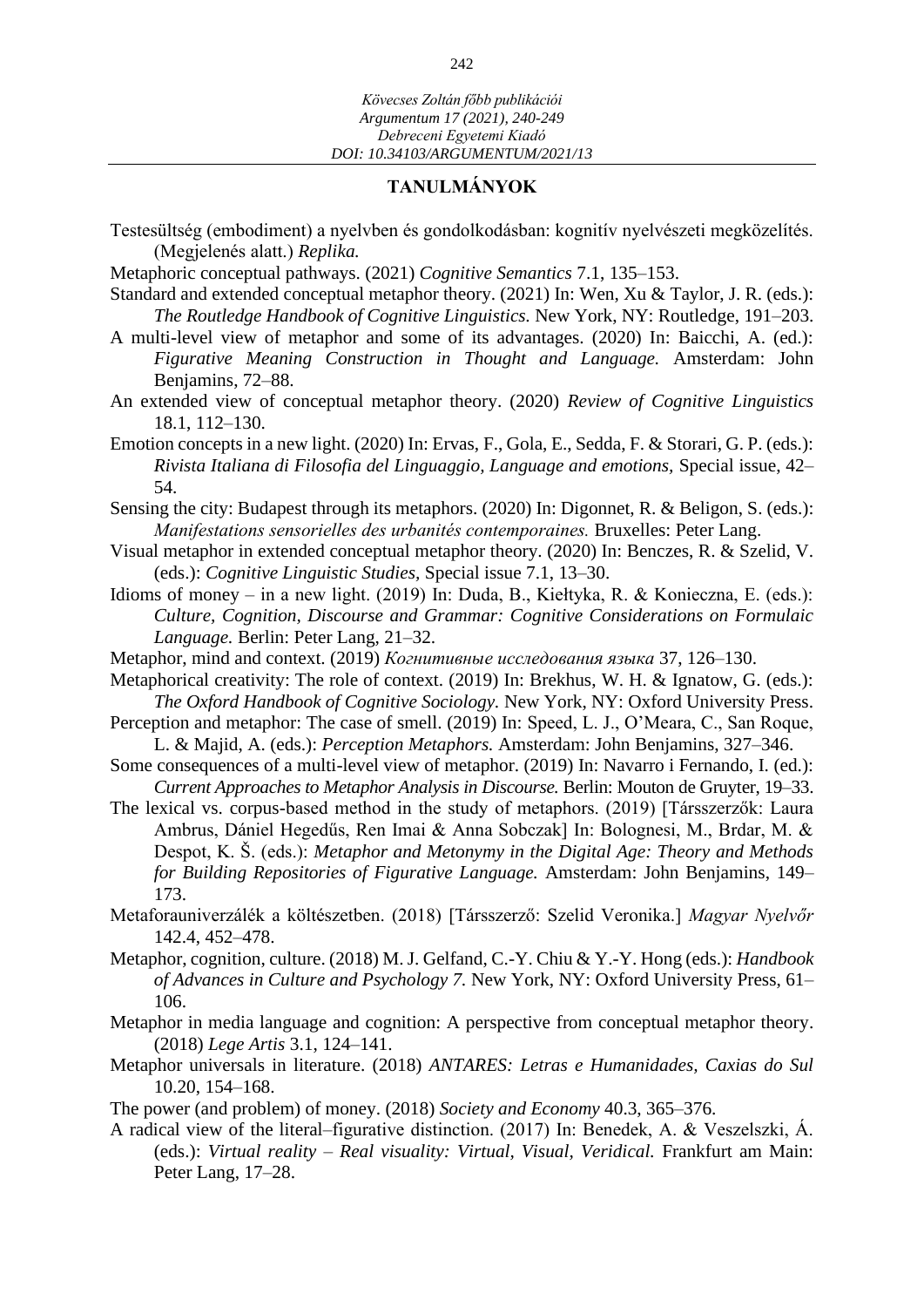- Catachresis as metaphoric and metonymic meaning extension: The case of poetic, prophetic, and political discourse. (2017) [Társszerző: Enikő Bollobás.] *estetica. studi e ricerche*  7.1, 121–138.
- Context in cultural linguistics: The case of metaphor (2017) In: Sharifian, F. (ed.): *Advances in Cultural Linguistics.* Singapore: Springer, 307–323.
- Levels of metaphor. (2017) *Cognitive Linguistics* 28.2, 321–347.
- Metaphor and metonymy in folk and expert theories of emotion. (2017) In: Ervas, F. Gola, E. & Rossi, M. G. (eds.): *Metaphor in Communication, Science and Education.* Berlin: Mouton de Gruyter, 29–42.
- Surprise as a conceptual category. (2017) A. Celle & L. Lansari (eds.): *Expressing and Describing Surprise.* Amsterdam: John Benjamins, 7–26.
- A view of ,,mixed metaphor" within a conceptual metaphor theory framework. (2016) In: Gibbs, R. W. (ed.): *Mixing metaphor.* Amsterdam: John Benjamins, 3–15.
- Anger metaphors across languages: A cognitive linguistic perspective. (2015) [Társszerzők: Veronika Szelid, Eszter Nucz, Olga Blanco-Carrion, Elif Arica Akkök & Réka Szabó.] In: Heredia, R. & Cieślicka, A. (eds.): *Bilingual Figurative Language Processing.* New York, NY: Cambridge University Press, 341–367.
- How does context produce metaphors? A contextualist view of conceptual metaphor theory. (2015) In: Daems, J., Zenner, E., Heylen, K., Speelman, D. & Cuyckens, H. (eds.): *Change of Paradigms – New Paradoxes: Recontextualizing Language and Linguistics.*  Berlin: Mouton de Gruyter, 109–115.
- Metaphor and emergentism. (2015) In: [MacWhinney,](https://onlinelibrary.wiley.com/action/doSearch?ContribAuthorStored=MacWhinney%2C+Brian) B. & [O'Grady,](https://onlinelibrary.wiley.com/action/doSearch?ContribAuthorStored=O%27Grady%2C+William) W. (eds.): *The Handbook of Language Emergence.* Malden, MA: John Wiley & Sons, 147–162.
- Surprise as a conceptual category. (2015) *Review of Cognitive Linguistics* 13.2, 270–290.
- The Hungarian root *es-* in language and cognition. (2015/2017) *Language and Cognition* 9.1, 121–155.
- Conceptualizing emotions: A revised cognitive linguistic perspective. (2014) *Poznań Studies in Contemporary Linguistics* 50.1, 15–28.
- Conceptual metaphor theory and the nature of difficulties in metaphor translation. (2014) In: Miller, D. R. & Monti, E. (eds.): *Tradurre Figure / Translating Figurative Language.*  Bologna: Quaderni del CeSLiC, 25–39.
- Context-induced variation in metaphor. (2014) *Argumentum* 10, 392–402.
- Creating metaphor in context. (2014) *International Journal of Language and Culture* 1.1, 21–41.
- Lexicography and cognitive linguistics. (2014) [Társszerző: Szilvia Csábi.] *Revista Española de Lingüística Aplicada* 27.1, 118–139.
- The metaphorical conceptual system in context. (2014) In: Burridge, K. & Benczes, R. (eds.): *Wrestling with Words and Meanings: Essays in Honour of Keith Allan.* Melbourne, AUS: Monash University Publishing, 141–158.
- Cognitive linguistics. (2013) In: Szigetvári, P. (ed.): *VLlxx: Papers in Linguistics Presented to László Varga on his 70th Birthday.* Budapest: Tinta Könyvkiadó, 69–94.
- The metaphor–metonymy relationship: Correlation metaphors are based on metonymy. (2013) *Metaphor and Symbol* 28.2, 75–88.
- Metaphorical creativity in discourse. (2012) In: Brdar, M., Raffaelli, I. & Fuchs, M. Z. (eds.): *Cognitive Linguistics Between Universality and Variation.* Newcastle upon Tyne, UK: Cambridge Scholars Publishing, 253–270.
- Culture and language. (2011) In: Hogan, P. C. (ed.): *The Cambridge Encyclopedia of the Language Sciences.* New York, NY: Cambridge University Press, 240–243.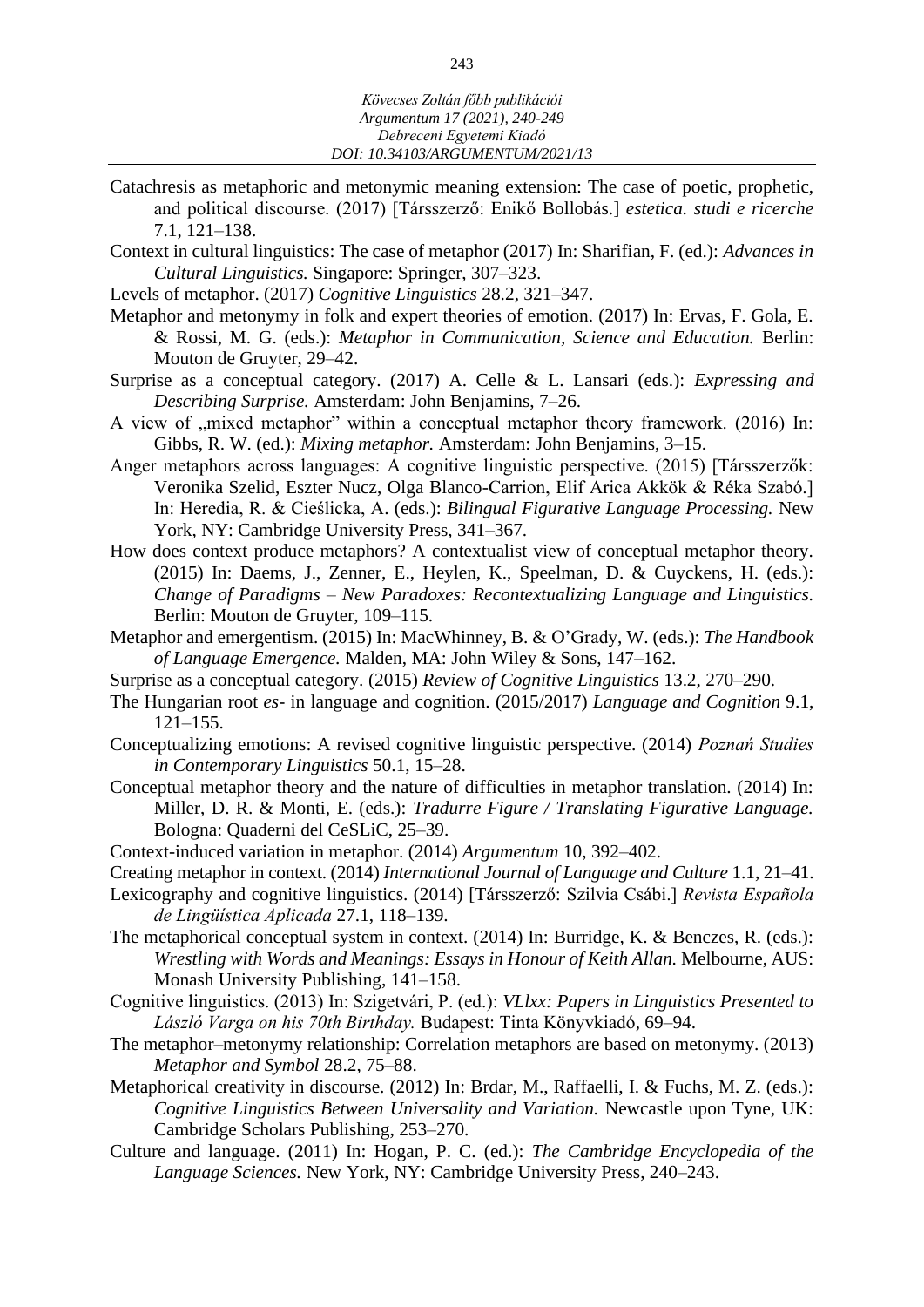Metaphor, discourse, creativity. (2011) *British and American Studies* 17, 261–279.

- Methodological issues in conceptual metaphor theory. (2011) In: Handl, S. & Schmid, H-J. (eds.): *Windows to the Mind: Metaphor, Metonymy and Conceptual Blending.* Berlin: Mouton de Gruyter, 23–39.
- Metonymy as a cognitive and cultural phenomenon in noun-noun compounds. (2011) [Társszerző: Réka Benczes.] In: Stanulewicz, D., Wolanski, T. Z. & Redzinska, J. (eds.): *Lingua Terra Cognita II: A Festschrift for Professor Roman Kalisz.* Gdansk: Wydawnictwo Uniwersytetu Gdanskiego, 169–181.
- Recent developments in metaphor theory: Are the new views rival ones? (2011) In: Gonzálvez-García, F., Peña Cervel, M. S. & Pérez Hernández, L. (eds.): *Metaphor and Metonymy Revisited Beyond the Contemporary Theory of Metaphor: Recent Developments and Applications. Review of Cognitive Linguistics,* Special issue 9:1, 11–25.
- The biblical story retold: A cognitive linguistic perspective. (2011) In: Brdar, M., Gries, S. Th. & Fuchs, M. Z. (eds.): *Cognitive Linguistics: Convergence and Expansion.* Amsterdam: John Benjamins, 325–354.
- The conceptualization of life and happiness. (2011) *Journal of Humanities Therapy* 2, 19–53.
- Universals of Metaphor. (2011) In: Hogan, P. C. (ed.): *The Cambridge Encyclopedia of the Language Sciences.* New York, NY: Cambridge University Press, 492–495.
- A new look at metaphorical creativity in cognitive linguistics. (2010) *Cognitive Linguistics*  21.4, 663–697.
- Cross-cultural experience of anger: A psycholinguistic analysis. (2010) In: Potegal, M., Stemmler, G. & Spielberger, Ch. (eds.): *International Handbook of Anger: Constituent and Concomitant Biological, Psychological, and Social Processes.* New York, NY: Springer Science & Business Media BV, 157–174.
- Culture and language. (2010) *Studia Slavica* 55.2, 339–345.
- "Girding up the loins": A cognitive semantic analysis of humorous expressions. (2010) In: Litovkina, A. T., Barta, P. & Daczi, M. (eds.): *[Linguistic Shots at Humour:](https://m2.mtmt.hu/gui2/?mode=browse¶ms=publication;1678228) A Collection of Papers.* Cracow, Poland: Tertium, 103–120.
- Global and local effects on metaphor production. (2010) In: Lendvai, E. & Wolosz, R. (eds.): *Translatologia Pannonica I. Proceedings of the Conference Dialogue of Cultures in a Multilingual Europe VI.* Pécs: University of Pécs, 241–250.
- Metaphor and culture. (2010) *[Acta Universitatis Sapientiae, Philologica](https://www.ceeol.com/search/journal-detail?id=234)* 2.2, 197–220.
- Metaphor, creativity, and discourse. (2010) *Documentação de Estudos em Lingüística Teórica e Aplicada* 26.3, 719–738.
- Metaphorical creativity in discourse. (2010) *Eger Journal of American Studies* 12.1–2, 381– 399.
- Metaphor, language, and culture. (2010) *Documentação de Estudos em Lingüística Teórica e Aplicada* 26.3, 739–757.
- New concepts and approaches in English and American Studies. (2010) In: Frank, T. & Károly, K. (eds.): *Gateways to English: Current Hungarian Doctoral Research.* Budapest: ELTE Eötvös Kiadó, 13–35.
- Aspects of metaphor in discourse. (2009) *Belgrade English Language and Literature Studies*  1, 81–95.
- Az angol nyelv helyzete és a magyar politika: Avagy mit taníthat nekünk, magyaroknak a kognitív tudomány. (2009) In: Frank T. & Károly K. (szerk.): *Anglisztika és amerikanisztika: Magyar kutatások az ezredfordulón.* Budapest: Tinta Könyvkiadó, 65–71.
- Ki a magyar? (2009) *Kapu* XXII.11–12, 11–16.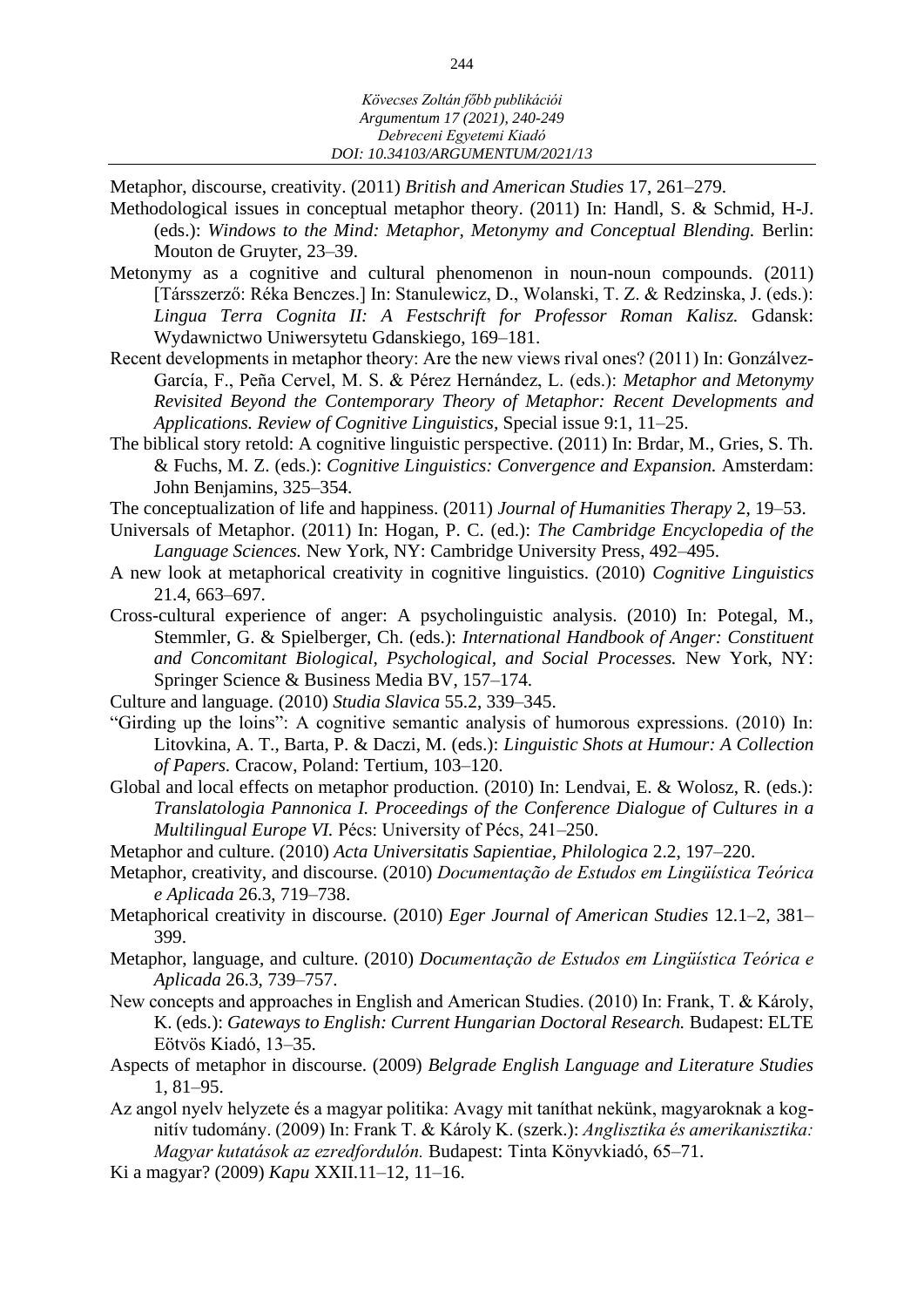- Metaphor and culture. (2009) In: Grabes, H., Nünning, A. & Baumbach, S. (eds.): *Metaphors Shaping Culture and Theory: Yearbook of Research in English and American Literature*  25. Tübingen: Gunter Narr Verlag, 3–16.
- Metaphor and poetic creativity: A cognitive linguistic account. (2009) *[Acta Universitatis](https://www.ceeol.com/search/journal-detail?id=234)  [Sapientiae, Philologica](https://www.ceeol.com/search/journal-detail?id=234)* 1.2, 181–196.
- Metaphor, culture, discourse: The pressure of coherence. (2009) In: Musolff, A. & Zinken, J. (eds.): *Metaphor and Discourse.* Basingstoke: Palgrave Macmillan, 11–24.
- Metaphorical meaning making: Discourse, language, and culture. (2009) *Quaderns de Filologia. Estudis Lingüístics* 14, 135–151.
- Metaphor, language, and culture. (2009) In: Lendvai, E. & Wolosz, R. (eds.): *Translatologia Pannonica I. Proceedings of the Conference Dialogue of Cultures in a Multilingual Europe III–V.* Pécs: University of Pécs, 260–272.
- The effect of context on the use of metaphor in discourse. (2009) *Ibérica: Revista de la Asociación Europea de Lenguas para Fines Específicos* 17, 11–23.
- Versengő metaforaelméletek? "Ez a sebész egy hentes". (2009) *Magyar Nyelv* CV.3, 271–280.
- Why aren't conceptual metaphors universal? (2009) In: Brdar, M., Omazić, M. & Pavičić Takač, V. (eds.): *Cognitive Approaches to English: Fundamental, Methodological, Interdisciplinary and Applied Aspects.* Newcastle upon Tyne, UK: Cambridge Scholars Publishing, 281–299.
- Conceptual metaphor theory: Some criticisms and alternative proposals. (2008). *Annual Review of Cognitive Linguistics* 6, 168–184.
- Culture, language, and metaphor variation. (2008) In: Rasulić, K. & Milosević, I. (eds.): *English Language and Literature Studies: Structures Across Cultures. ELLSSAC Proceedings 1.*  Belgrade: University of Belgrade, 275–299.
- Metaphor and emotion. (2008) In: Gibbs, R. W. (ed.): *The Cambridge Handbook of Metaphor and Thought.* New York, NY: Cambridge University Press, 380–396.
- On metaphors for emotion: A reply to Ayako Omori. (2008) *Metaphor and Symbol* 23.3, 200– 203.
- The cellphone as a conceptual category. (2008) In: Nyíri, K. (ed.): *Integration and Ubiquity: Towards a Philosophy of Telecommunications Convergence.* Vienna: Passagen Verlag, 29–43.
- The conceptual structure of happiness. (2008) In: Tissari, H., Pessi, A. B. & Salmela, M. (eds.): *Happiness: Cognition, Experience, Language: Studies Across Disciplines in the Humanities and Social Sciences 3.* Helsinki: Helsinki Collegium for Advanced Studies, 131–143.
- The conceptual structure of happiness and pain. (2008) In: Lascaratou, C., Despotopoulou, A. & Ifantidou, E. (eds.): *Reconstructing Pain and Joy: Linguistic, Literary, and Cultural Perspectives.* Newcastle upon Tyne, UK: Cambridge Scholars Publishing, 17–34.
- Universality and variation in the use of metaphor. (2008) In: Johannesson, N.-L. & Minugh, D. C. (eds.): *Selected Papers from the 2006 and 2007 Stockholm Metaphor Festivals.*  Stockholm: Department of English, Stockholm University, 55–73.
- Using conceptual metaphors and metonymies in vocabulary teaching. (2008) [Társszerzők: Márta Beréndi & Szilvia Csábi.] In: Boers, F. & Lindstromberg, S. (eds.): *Cognitive Linguistic Approaches to Teaching Vocabulary and Phraseology.* Berlin: Mouton de Gruyter, 65–99.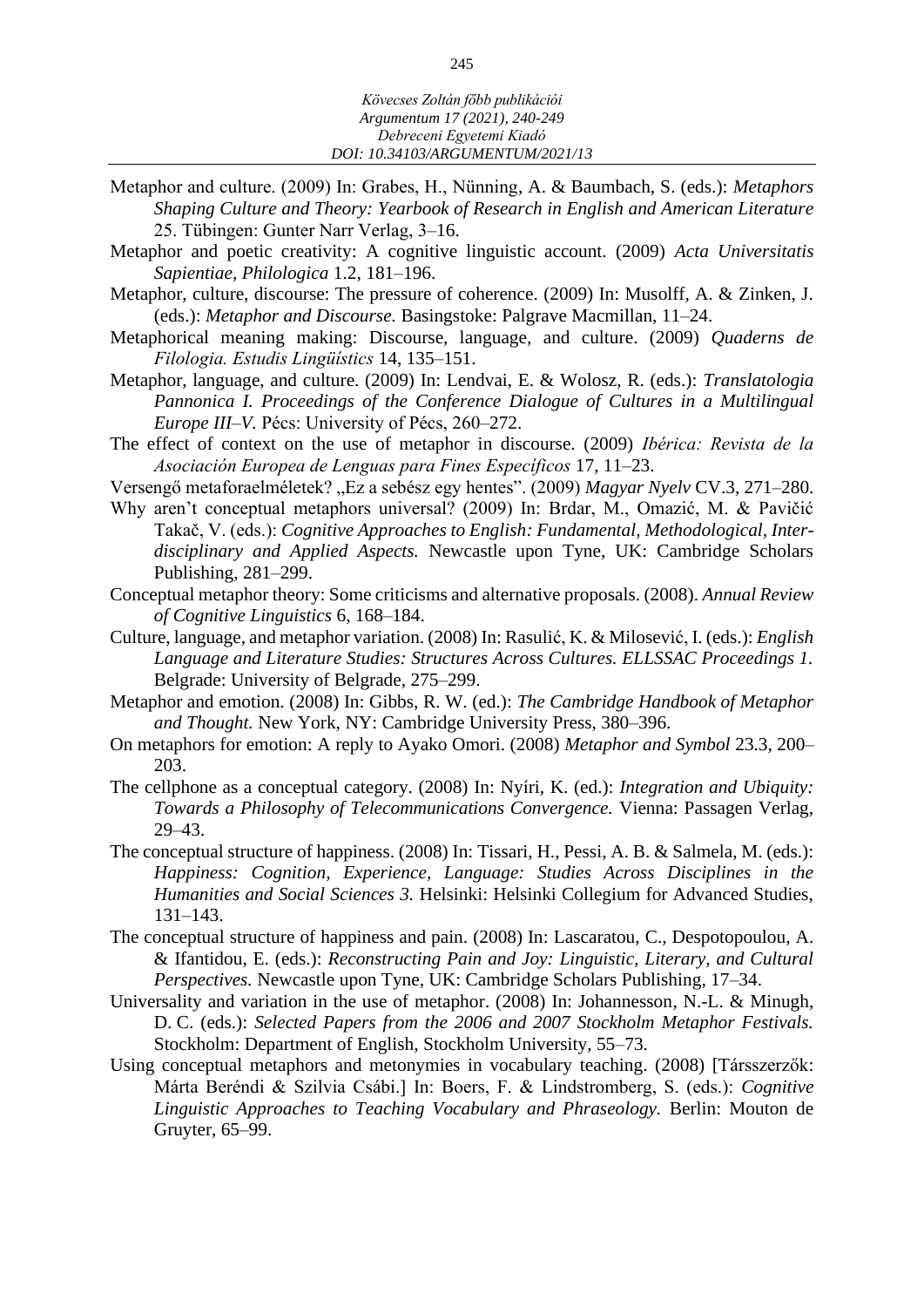- Kognitív nyelvészet, idiómák, nyelvtanítás. (2007) In: Heltai P. (szerk.): *Nyelvi modernizáció: szaknyelv, fordítás, terminológia: A XVI. Magyar Alkalmazott Nyelvészeti Kongresszus előadásai 3/1.* Pécs & Gödöllő: MANYE & Szent István Egyetem, 36–50.
- MIP: A method for identifying metaphorically used words in discourse. (2007) [Társszerzők: Praglejaz Group members: Lynne Cameron, Alan Cienki, Peter Crisp, Alice Deignan, Raymond W. Gibbs, Joe Grady, Graham Low, Elena Semino & Gerard Steen.] *Metaphor and Symbol* 22.1, 1–39.
- Towards a theory of metonymy. (2007) [Társszerző: Günter Radden.] In: Evans, V., Bergen, B. & Zinken, J. (eds.): *The Cognitive Linguistics Reader.* London: Equinox, 335–359.
- Variation in metaphor. (2007) *Ilha do Desterro: A Journal of English Language, Literature in English and Cultural Studies* 53, 13–39.
- A fogalmi metaforák elmélete és az elmélet kritikája. (2006) *Világosság* 8–9–10, 87–97.
- Embodiment, experiential focus, and diachronic change in metaphor. (2006) In: McConchie, R. W., Timofeeva, O., Tissari, H. & Säily, T. (eds.): *Selected Proceedings of the 2005 Symposium on New Approaches in English Historical Lexis (HEL-LEX).* Somerville, MA: Cascadilla Proceedings Project, 1–7.
- Metaphor and ideology in slang: The case of WOMAN and MAN. (2006) *Revue d'Études Françaises* 11, 151–166.
- Metaphor variation and media language. (2006) In: Granić, J. (ed.): *Jezik & mediji: Jedan jezik više svjetova.* Zagreb & Split: Hrvatsko društvo za primijenjenu lingvistiku, 393–403.
- A broad view of cognitive linguistics. (2005) *Acta Linguistica Hungarica* 52.2–3, 135–172.
- Emotion concepts: From happiness to guilt: A cognitive semantic perspective. (2005) In: Casonato, M. (ed.): *Psicopatologia cognitiva: Evoluzionismo ecologia neurofenomenologia* 2.3, 13–32.
- Is thought (meaning) essentially literal? The relationship between literal–figurative and concrete abstract meanings. (2005) In: Coulson, S. & Lewandowska-Tomaszcyk, B. (eds.): *The Literal and Nonliteral in Language and Thought.* Frankfurt am Main: Peter Lang, 201–220.
- Túl a fogalmi metaforákon. (2005) In: Kertész A. & Pelyvás P. (szerk.): *Általános nyelvészeti tanulmányok XXI: Tanulmányok a kognitív szemantika köréből.* Budapest: Akadémiai Kiadó, 71–88.
- Introduction: Cultural variation in metaphor. (2004) In: Kövecses, Z. (ed.): *European Journal of English Studies: Cultural Variation in Metaphor,* Special issue 8.3, 263–274.
- Cultural variation in metaphor. (2003) *Discourse and Cognition* 10.2, 1–24.
- Culture-internal variation in metaphors. (2003) In: Komlósi, L., Houtlosser, P. & Leezenberg, M. (eds.): *Communication and Culture: Argumentative, Cognitive and Linguistic Perspectives.*  Amsterdam: Sic Sat International Centre for the Study of Argumentation, 19–29.
- How are conceptual metaphors expressed in different languages? (2003) *The Discourse and Cognitive Linguistics Society of Korea,* 62–78.
- Language, figurative thought, and cross-cultural comparison. (2003) *Metaphor and Symbol* 18.4, 311–320.
- Cognitive-linguistic comments on metaphor identification. (2002) *Language and Literature* 11.1, 74–78.
- Emotion concepts: Social constructionism and cognitive linguistics. (2002) In: Fussell, S. R. (ed.): *The Verbal Communication of Emotion: Interdisciplinary Perspectives.* Mahwah, NJ: Lawrence Erlbaum Associates, 109–124.
- Folk and expert theories of emotion and the disappearance of psychology. (2002) *Theoria et Historia Scientiarum* VI.1, 333–346.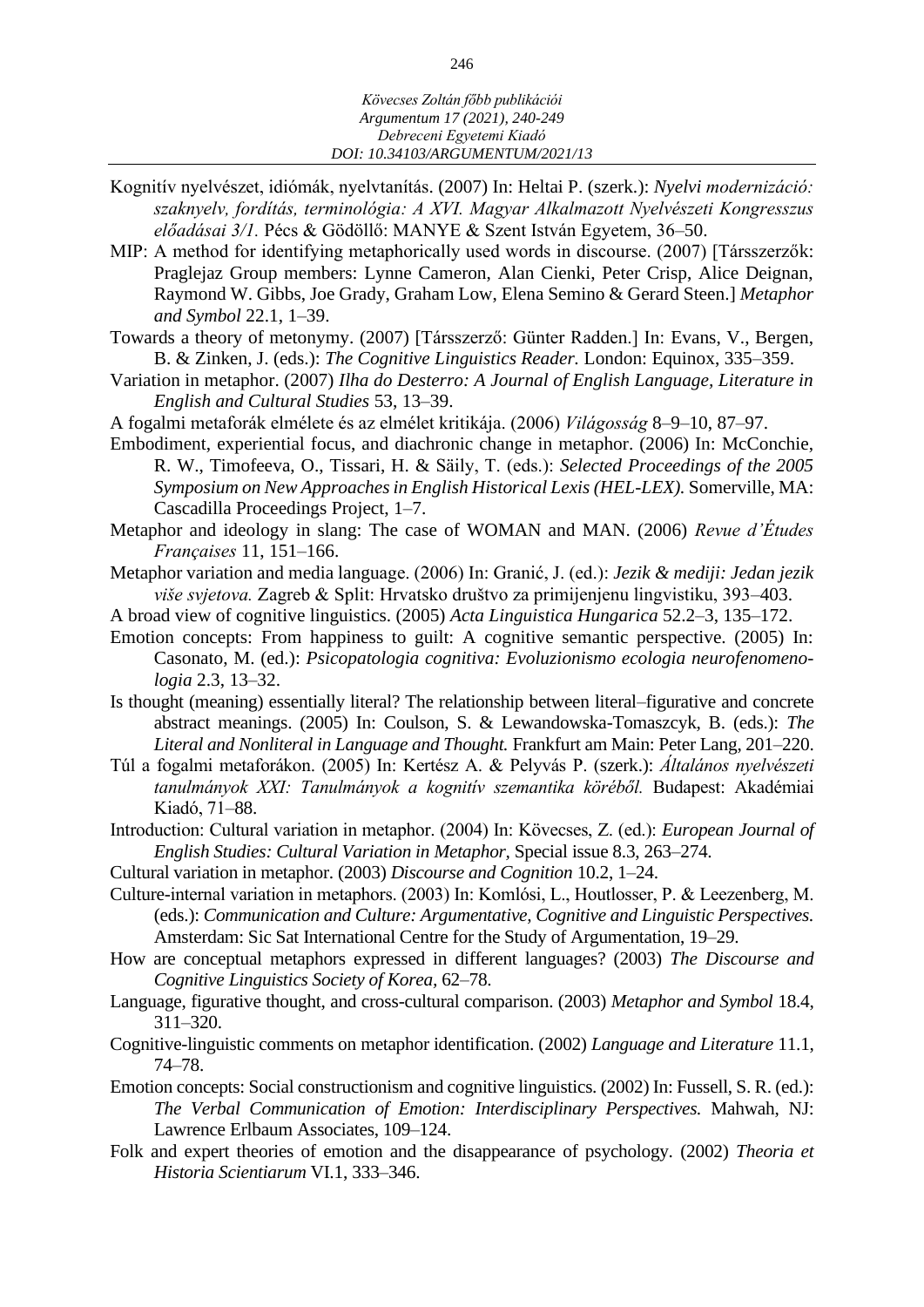- Language and emotion: The interplay of conceptualisation with physiology and culture. (2002) [Társszerzők: Gary Palmer & René Dirven.] In: Dirven, R. & Pörings, R. (eds.): *Metaphor and Metonymy in Comparison and Contrast.* Berlin: Mouton de Gruyter, 133–160.
- Language, emotion, mind. (2002) In: Lewandowska-Tomaszcyk, B. & Turewicz, K. (eds.): *Cognitive Linguistics Today.* Frankfurt am Main: Peter Lang, 125–138.
- A cognitive linguistic view of learning idioms in an FLT context. (2001) In: Pütz, M., Niemeier, S. & Dirven, R. (eds.): *Applied Cognitive Linguistics II: Language Pedagogy.* Berlin: Mouton de Gruyter, 87–115.
- A cognitive linguistic view of metaphor and therapeutic discourse. (2001) *Psyart: An online journal for the psychological study of the arts.*
- American Studies in the age of cognitive science. (2001) *Hungarian Journal of English and American Studies* 7.1, 69–93.
- Force and emotion. (2000) In: Albertazzi, L. (ed.): *Meaning and Cognition: A Multidisciplinary Approach.* Amsterdam: John Benjamins, 145–168.
- The concept of anger: Universal or culture-specific? (2000) *Psychopathology* 33.4, 159–170.
- The scope of metaphor. (2000) In: Barcelona, A. (ed.): *Metaphor and Metonymy at the Crossroads: A Cognitive Perspective.* Berlin: Mouton de Gruyter, 79–92.
- Language and emotion concepts: What experientialists and social constructionists have in common. (1999) [Társszerző: Gary Palmer.] In: Palmer, G. & Occhi, D. J. (eds.): *Languages of Sentiment: Cultural Constructions of Emotional Substrates.* Amsterdam: John Benjamins, 237–262.
- Metaphor: Does it constitute or reflect cultural models? (1999) In: Gibbs, R. W. & Steen, G. (eds.): *Metaphor in Cognitive Linguistics: Selected Papers from the 5th International Cognitive Linguistics Conference, Amsterdam, 1997.* Amsterdam: John Benjamins, 167–188.
- Towards a theory of metonymy. (1999) [Társszerző: Günter Radden.] In: Panther, K.-U. & Radden, G. (eds.): *Metonymy in Language and Thought.* Amsterdam: John Benjamins, 17–59.
- Are there any emotion-specific metaphors? (1998) In: Athanasiadou, A. & Tabakowska, E. (eds.): *Speaking of Emotions: Conceptualisation and Expression.* Berlin: Mouton de Gruyter, 127–152.
- Metonymy: Developing a cognitive linguistic view. (1998) [Társszerző: Günter Radden.] *Cognitive Linguistics* 9.1, 37–77.
- Az amerikai szleng. (1997) In: Kis T. (szerk.): *Szlengkutatás 1: A szlengkutatás útjai és lehetőségei.* Debrecen: Kossuth Egyetemi Kiadó, 7–39.
- Harré "emocionológiája" és a kognitív nyelvészet érzelemfelfogása. (1997) *Replika* 25, 163–174.
- Hungarian *piros* and *vörös: Color from points of view.* (1997) [Társszerzők: Robert E. MacLaury & Judit Almási.] *Semiotica* 114.1–2, 67–81.
- In search of the metaphor system of English. (1997) In: Efstathiadis, S. & Tsangalidis, A. (eds.): *Proceedings of the 11th International Symposium on Theoretical and Applied Linguistics, Thessaloniki 10–12 April 1997. Selected Papers on Theoretical and Applied Linguistics* 11, 33–49.
- Will American English be the next dead language? (1997) In: Giorcelli, C. & Kroes, R. (eds.): *Living with America, 1946*–*1996.* Amsterdam: Vrije University Press, 126–138.
- Idioms: A view from cognitive semantics. (1996) [Társszerző: Péter Szabó.] *Applied Linguistics*  17.3, 326–355.
- American friendship and the scope of metaphor. (1995) *Cognitive Linguistics* 6.4, 315–346.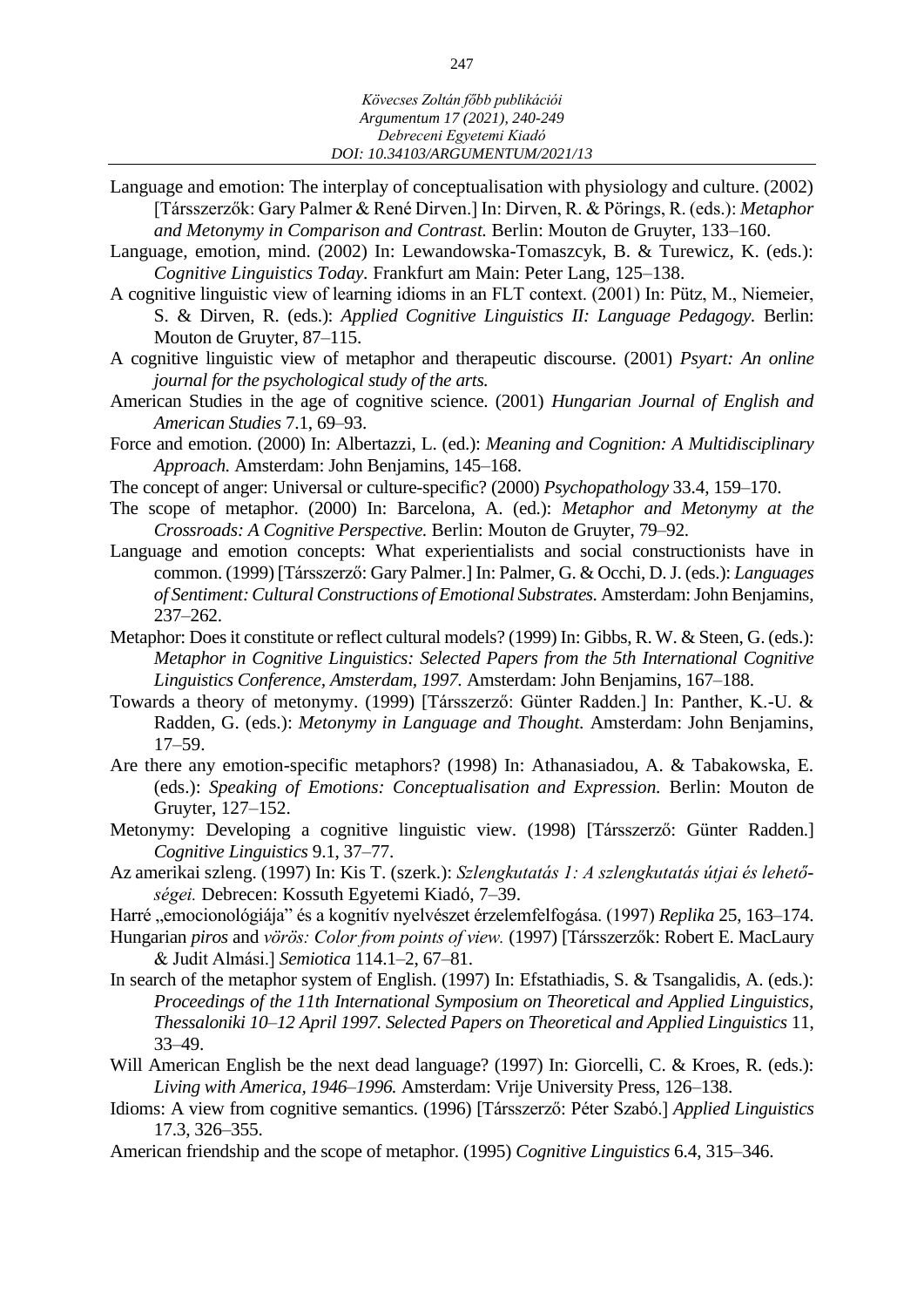- Anger: Its language, conceptualization, and physiology in the light of cross-cultural evidence. (1995) In: Taylor, J. R. & MacLaury, R. E. (eds.): *Language and the Cognitive Construal of the World.* Berlin: Mouton de Gruyter, 181–196.
- Introduction: Language and emotion concepts. (1995) In: Russell, J. A., Fernández-Dols, J. M., Manstead, A. S. R. & Wellenkamp, J. C. (eds.): *Everyday Conceptions of Emotion: An Introduction to the Psychology, Anthropology and Linguistics of Emotion.* Dordrecht: Kluwer Academic Publishers; Springer-Science & Business Media, B.V., 3–15.
- Metaphor and the folk understanding of anger. (1995) In: Russell, J. A., Fernández-Dols, J. M., Manstead, A. S. R. & Wellenkamp, J. C. (eds.): *Everyday Conceptions of Emotion: An Introduction to the Psychology, Anthropology and Linguistics of Emotion.* Dordrecht: Kluwer Academic Publishers; Springer-Science & Business Media, B.V., 49–71.
- Privacy in America. (1995) In: Frank, T. (ed.): *Values in American Society.* Budapest: ELTE, 19–27.
- The "container" metaphor of anger in English, Chinese, Japanese, and Hungarian. (1995) In: Radman, Z. (ed.): *From a Metaphorical Point of View: A Multidisciplinary Approach to the Cognitive Content of Metaphor.* Berlin: Walter de Gruyter, 117–145.
- Understanding the Statue of Liberty: Language, cultural symbols, and cognitive linguistics. (1995) In: Kövecses, Z. (ed.): *New Approaches to American English.* Budapest: ELTE, 129–138.
- What is unique about American English? (1995) In: Kövecses, Z. (ed.): *New Approaches to American English.* Budapest: ELTE, 59–69.
- Ordinary language, common sense, and expert theories in the domain of emotion. (1994) In: Siegfried, J. (ed.): *The Status of Common Sense in Psychology.* Norwood, NJ: Ablex, 77–97.
- Tocqueville's passionate "beast": A linguistic analysis of the concept of American democracy. (1994) *Metaphor and Symbolic Activity* 9.2, 113–133.
- Friendship. (1993) In: Kövecses, Z. (ed.): *Voices of Friendship: Linguistic Essays in Honor of László T. András (1930–1993).* Budapest: ELTE, 131–177.
- Minimal and full definitions of meaning. (1993) In: Geiger, R. A. & Rudzka-Ostyn, B. (eds.): *Conceptualizations and Mental Processing in Language.* Berlin: Walter de Gruyter, 247– 266.
- A linguist's quest for love. (1991) *Journal of Social and Personal Relationships* 8.1, 77–97.
- Happiness: A definitional effort. (1991) *Metaphor and Symbolic Activity* 6.1, 29–47.
- Joy: An exercise in the description of emotion concepts. (1990) *Grazer Linguistische Studien, Sprache: Emotion,* Special issue 33–34, 153–164.
- Sport and semiotics. (1990) In: Koch, W. A. (ed.): *Semiotik in den Einzelwissenschaften.* Bochum: Brockmeyer, 135–151.
- What language can reveal about romantic love. (1989) In: Koch, W. A. (ed.): *For a Semiotics of Emotion.* Bochum: Brockmeyer, 86–92.
- The cognitive model of anger inherent in American English. (1987) [Társszerző: George Lakoff.] In: Holland, D. & Quinn, N. (eds.): *Cultural Models in Language and Thought.* New York, NY: Cambridge University Press, 195–221.
- The folk model of romantic love in America. (1986) In: Kretzoi, Ch. (ed.): *High and Low in American Culture.* Budapest: ELTE, 125–132.
- The cognitive model of anger inherent in American English. (1983) [Társszerző: George Lakoff.] *Berkeley Cognitive Science Report 10.* Berkeley: Linguistics Department, University of California at Berkeley.
- Az esztétikai sportok mozgásanyagának elemzéséhez. (1981) [Társszerző: Németh K.] *Testnevelési Főiskola Közleményei* 1, 87–101.